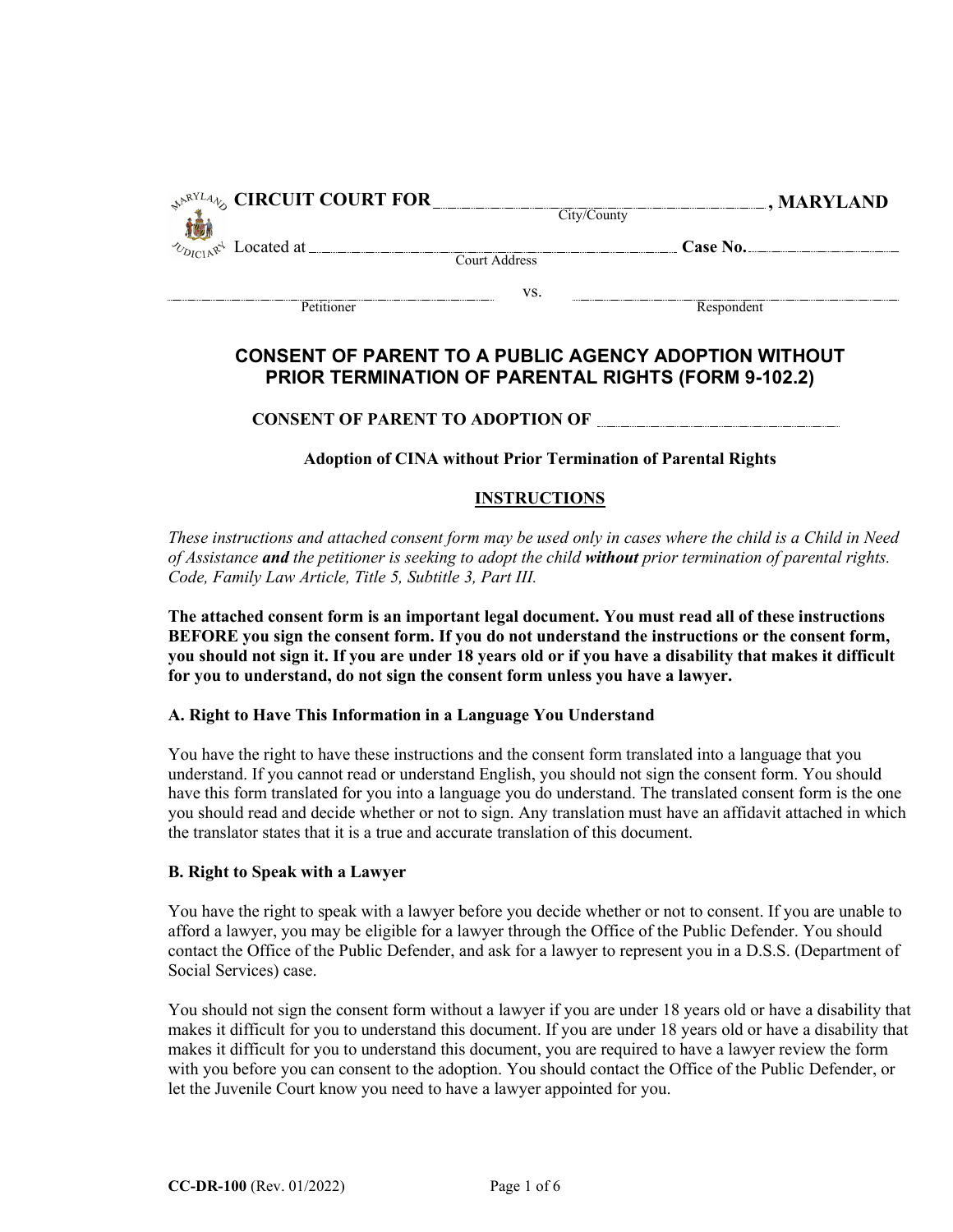Even if you do not have the right to have the court appoint a lawyer for you or to be represented through the Office of the Public Defender, you have the right to speak with a lawyer you choose before you decide whether to consent.

## **C. Right to Adoption Counseling**

You have the right to receive adoption counseling and guidance. The court may require D.S.S. or the adoptive parents to pay for the adoption counseling and guidance but does not have to do so. If you want adoption counseling or guidance, you should not complete this consent form until after you have gotten adoption counseling or guidance.

## **D. Post-adoption Agreement**

If you have made a written agreement with the adoptive parents for future contact (known as a postadoption agreement), a copy of that agreement must be attached to the signed consent form. If you have a post-adoption agreement, and, after the adoption, the adoptive parents do not do what they agreed to do, it will not affect the adoption or your consent to the adoption. However, if that happens, you have the right to ask a judge to make them do what they agreed to do. The judge can order you and the adoptive parents to go to mediation, order the adoptive parents to do what they agreed to do, or change the agreement if the judge decides that it is in the child's best interest.

#### **E. Effect of Signing the Consent Form**

## **IF YOU SIGN THE CONSENT FORM, AND ADOPTION IS GRANTED, YOU WILL BE GIVING UP ALL RIGHTS AND RESPONSIBILITIES RELATING TO THE CHILD.**

If you have a post-adoption agreement, you will keep only the rights the agreement gives you. Violation of the agreement will not affect your consent or the adoption.

## **F. Right to Revoke Consent**

If you sign the consent form and then change your mind and no longer want to consent, you have the right to revoke (cancel) the consent. If the adoption case is already filed in court, you must revoke your consent **within 30 days after the date that you sign the consent form.** If the adoption case has not been filed in court, you must revoke your consent **within 30 days after the adoption petition is filed.** The only way that you can revoke this consent is by giving a **signed written revocation statement** with the name, sex, and date of birth of the child (if you know it) to:

| Juvenile Clerk, Ci<br>Circuit Court for | . |
|-----------------------------------------|---|
| `ounty<br>11V/l                         |   |

Address

.

The revocation must be sent to the court, not to your social worker, lawyer, or the people adopting the child. You may deliver your written revocation of consent in person or by mail. If it is not **received** by the Juvenile Clerk's office within the later of 30 days after the date you sign the consent form or 30 days after the date the adoption petition is filed, it will be too late, and you will not be able to withdraw the consent or stop the adoption from being granted.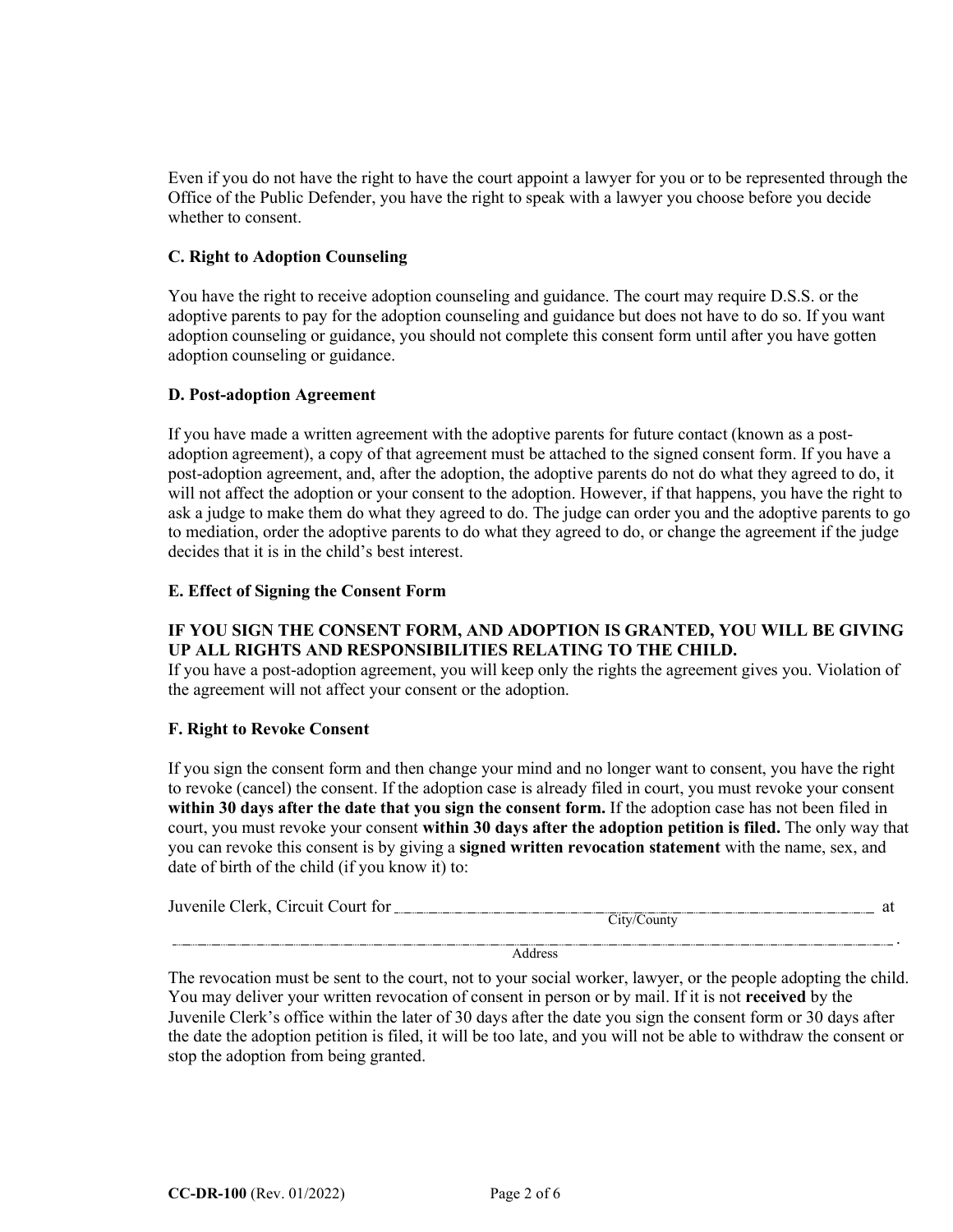## **G. Further Notice of Adoption Proceedings**

| A petition for adoption has been or will be filed in the Circuit Court for                                   |  |  |  |  |
|--------------------------------------------------------------------------------------------------------------|--|--|--|--|
| City/County                                                                                                  |  |  |  |  |
| If you sign the consent form, your written consent will also be filed in the court. You have the right to be |  |  |  |  |
| notified when the petition is filed, when any hearings are held before the adoption is granted, and if and   |  |  |  |  |
| when the adoption is granted. Any notices will be sent to the address given by you on the consent form,      |  |  |  |  |
| unless you write to the Juvenile Clerk at                                                                    |  |  |  |  |
| Court's Address                                                                                              |  |  |  |  |

 and give the clerk your new address. You may waive (give up) your right to notice if you wish to do so. Even if you give up your right to notice, someone from the court may contact you if further information is needed.

## **H. Compensation**

Under Maryland law, you are not allowed to charge or receive money or compensation of any kind for the placement for adoption of your child or for your agreement to the adoptive parent having custody of your child, except that reasonable and customary charges or fees for adoption counseling, hospital, legal, or medical services may be paid.

## **I. Access to Birth and Adoption Records**

When your child is at least 21 years old, your child, your child's other parent, or you may apply to the Secretary of the Maryland Department of Health for access to certain birth and adoption records. If you do not want information about you to be disclosed (given) to that person, you have the right to prevent disclosure by filing a disclosure veto. Attached to this document is a copy of the form that you may use if you want to file a disclosure veto.

## **J. Adoption Search, Contact, and Reunion Services**

When your child is at least 21 years old, your child, your child's other parent or siblings, or you may apply to the Director of the Social Services Administration of the Maryland Department of Human Services for adoption search, contact, and reunion services.

## **K. Rights Under the Indian Child Welfare Act**

If you or your child are members of or are eligible for membership in an Indian tribe, as defined by federal law, you have special legal rights under the Indian Child Welfare Act. You should not sign this consent form if you believe this may apply to you. You should tell the person requesting the consent or the court that you believe that your child's case should be handled under the Indian Child Welfare Act.

## **L. Authorization for Access to Medical and Mental Health Records**

You may be asked to sign a separate form (authorization) to allow the adoptive parents to get your child's medical and mental health records or your medical and mental health records. If you agree to allow access to this information, the records given to the adoptive parents will not include identifying information about you unless identifying information was previously exchanged by agreement.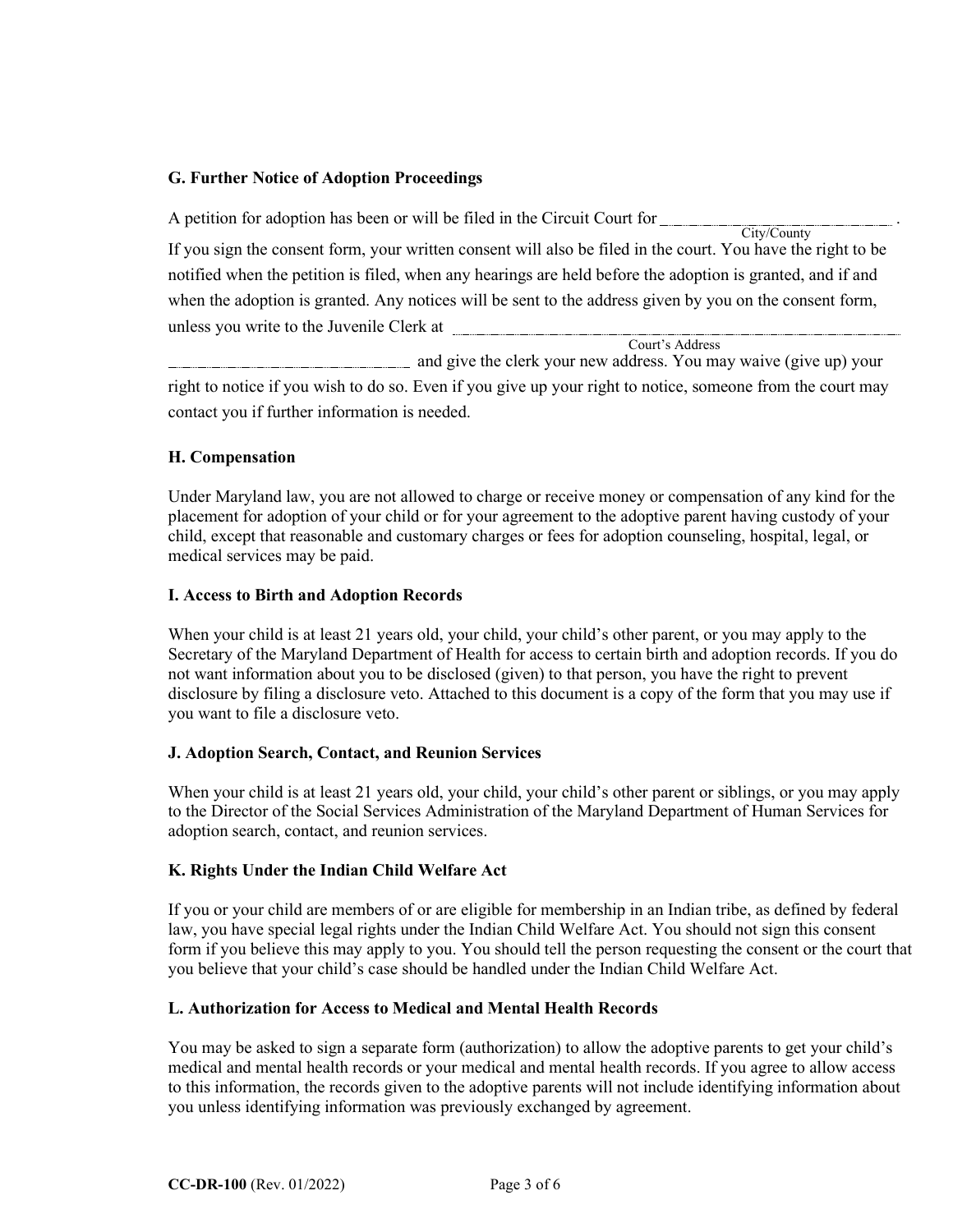#### **M. Signature, Witness, and Copy**

If you decide to complete and sign the consent form, you must have a witness present when you sign it. The witness must be someone 18 or older and should not be the child or the child's other parent. You must complete and sign the form with a pen and print or type in your name, address, and telephone number. The witness also must sign the form and print or type in the witness' name, address, and telephone number in the blanks on the last page. If you have a post-adoption agreement, you must attach a copy to the signed consent form.

You have the right to receive a copy of the signed consent form.

## **STOP HERE IF YOU DID NOT UNDERSTAND SOMETHING YOU HAVE READ OR IF YOU WANT TO SPEAK WITH A LAWYER OR GET ADOPTION COUNSELING BEFORE YOU DECIDE IF YOU WANT TO SIGN THE CONSENT FORM.**

**If you wish to sign the consent form, you must also sign here to verify that you read these instructions and understood them:**

|    | Signature                                                                                                        | $\overline{Date}$                                                                                          |  |  |  |  |
|----|------------------------------------------------------------------------------------------------------------------|------------------------------------------------------------------------------------------------------------|--|--|--|--|
|    | You must attach a copy of these signed instructions to the signed consent form.                                  |                                                                                                            |  |  |  |  |
|    |                                                                                                                  |                                                                                                            |  |  |  |  |
|    | <b>Adoption of CINA without Prior Termination of Parental Rights</b>                                             |                                                                                                            |  |  |  |  |
|    | Use a pen to fill out this form. You must complete each section.                                                 |                                                                                                            |  |  |  |  |
|    | A. Identifying Information                                                                                       |                                                                                                            |  |  |  |  |
|    | 1. Language.                                                                                                     |                                                                                                            |  |  |  |  |
|    |                                                                                                                  | I understand English, or this consent form has been translated into ____________________, a language       |  |  |  |  |
|    | that I understand.                                                                                               |                                                                                                            |  |  |  |  |
| 2. | Name.                                                                                                            |                                                                                                            |  |  |  |  |
|    |                                                                                                                  |                                                                                                            |  |  |  |  |
| 3. | Age.                                                                                                             |                                                                                                            |  |  |  |  |
|    |                                                                                                                  | My date of birth is                                                                                        |  |  |  |  |
| 4. | Child.                                                                                                           |                                                                                                            |  |  |  |  |
|    |                                                                                                                  | Date                                                                                                       |  |  |  |  |
|    |                                                                                                                  |                                                                                                            |  |  |  |  |
|    |                                                                                                                  | Name of Hospital or Address of Birthplace                                                                  |  |  |  |  |
| 5. | Status as Parent. Check all that apply.                                                                          | City, State, and County of Birth                                                                           |  |  |  |  |
|    | $(a)$ I am                                                                                                       |                                                                                                            |  |  |  |  |
|    |                                                                                                                  | $\Box$ the mother of the child $\Box$ the father of the child $\Box$ alleged to be the father of the child |  |  |  |  |
|    | (b) I was married to the mother of the child                                                                     |                                                                                                            |  |  |  |  |
|    | $\Box$ at the time of conception of the child $\Box$ at the time the child was born.<br>CC-DR-100 (Rev. 01/2022) | Page 4 of 6                                                                                                |  |  |  |  |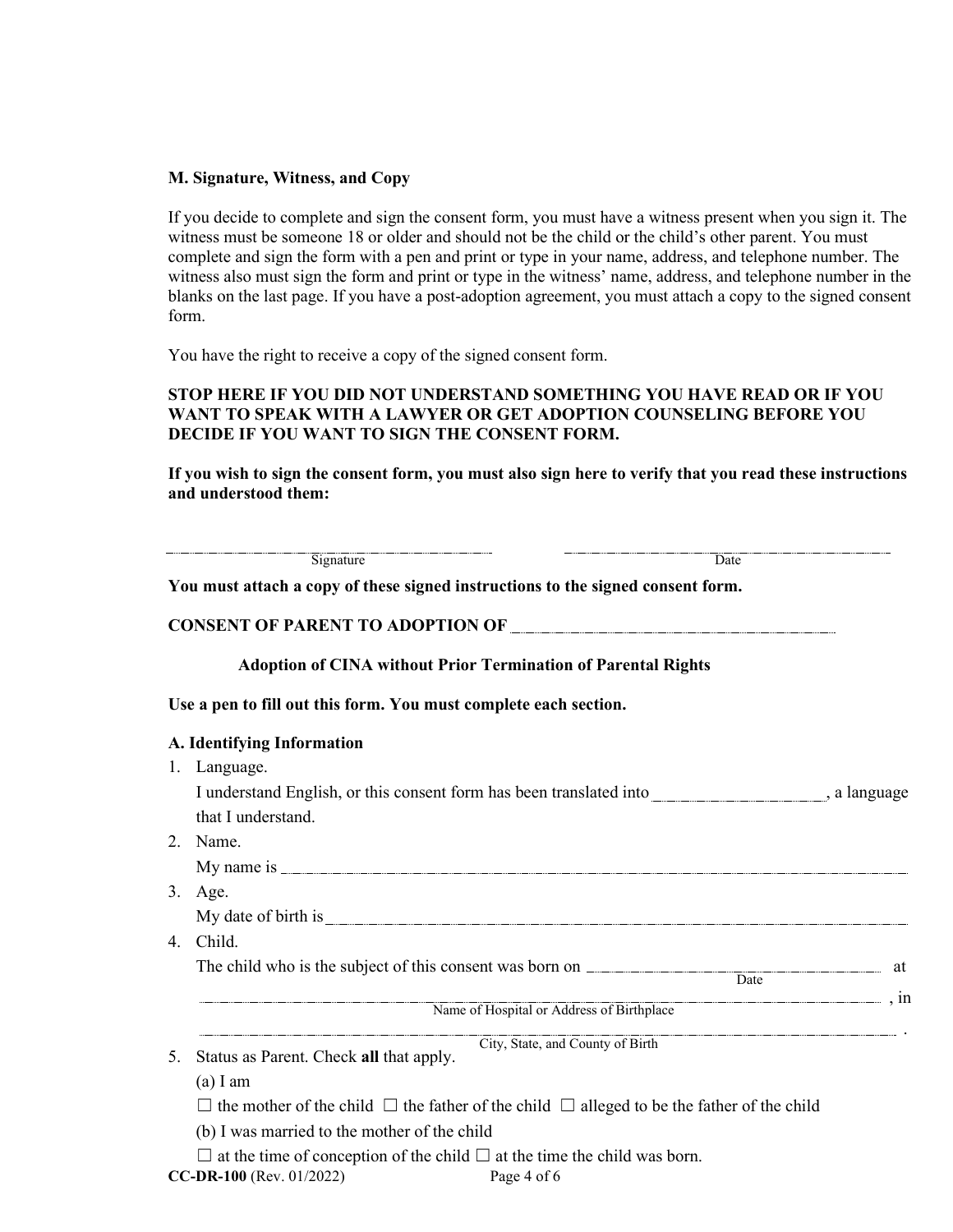## **B. Right to Speak with a Lawyer**

#### I WANT TO COMPLETE THIS CONSENT FORM BECAUSE:

Check **one** of the following:

 $\Box$  I already have spoken with a lawyer whose name and telephone number are

. I have read the instructions at the front of this

form, and I am ready to consent to the adoption. OR

 $\Box$  I am at least 18 years old and am able to understand this document. I have read the instructions at the front of this form, and I do not want to speak with a lawyer before I consent to the adoption.

#### **C. Right to Counseling and Guidance**

Check **one** of the following:

 $\Box$  I have already spoken with a counselor. I have read the instructions at the front of this form, and I am ready to consent to the adoption.

OR

 $\Box$  I do not want to speak with a counselor. I have read the instructions at the front of this form, and I am ready to consent to the adoption.

## **D. Consent**

 $\Box$  I voluntarily and of my own free will consent to the ending (termination) of my rights as a parent to and to the adoption of my child,  $\qquad \qquad$ , by a person(s) known to me as

## **E. Notice**

Check **one** of the following:

 $\Box$  I give up (waive) the right to any further notice of the adoption case.

OR

 $\Box$  I want to be notified when the adoption case is filed, of any hearings, and if and when my child is adopted.

## **F. Revocation Rights**

I understand that if I change my mind and no longer consent to the adoption, I have the right to revoke this consent **within the later of 30 days after I sign this form or 30 days after the adoption case is filed in court.** I understand that the only way that I can revoke this consent is by giving a **signed written revocation statement** to the Juvenile Clerk, Circuit Court for **All and Statement Let** at

City/County

.

**Address**